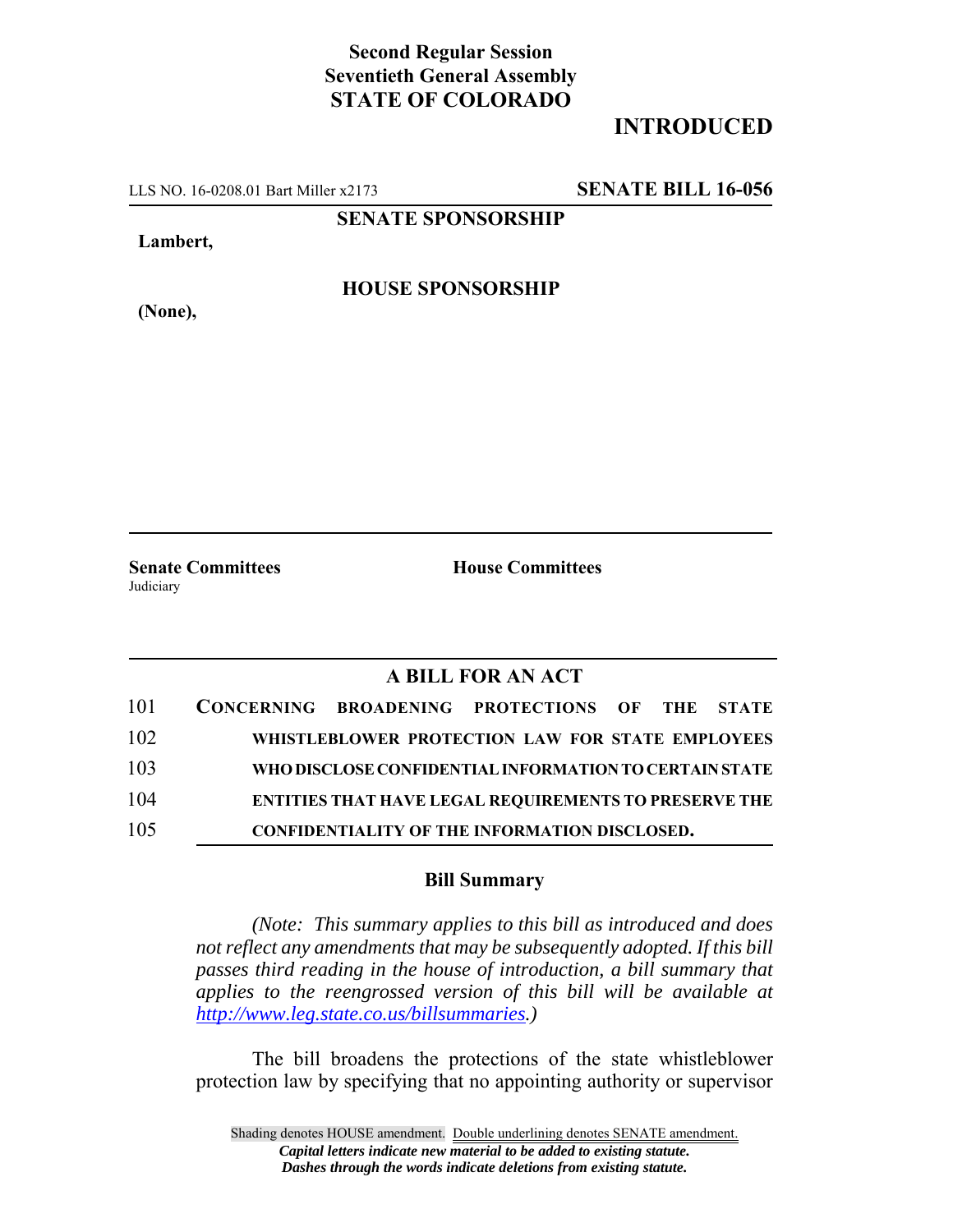may take disciplinary action against a state employee for disclosing information that is not subject to public inspection under the "Colorado Open Records Act", or that is confidential under any other provision of law, to any of the following state entities that are designated as whistleblower review agencies:

- ! The office of legislative legal services;
- ! The state attorney general; or

! The commission on judicial discipline.

The bill requires whistleblower review agencies to:

- Confer with each other within 30 days of receiving information and agree on whether information disclosed to a whistleblower review agency is confidential under law and, if so, to maintain the confidentiality of information if required by law;
- ! Release information to members of the general assembly and to the public if information is determined to be releasable;
- ! Maintain records of information disclosed to whistleblower review agencies and the decisions of the whistleblower review agencies with respect to the information; and
- ! Designate a person or persons as a point of contact for whistleblower review agency activities and publicize the information.

Within 60 days after receiving any information, a whistleblower review agency may confer with and transfer the information to the entity having jurisdiction or authority to investigate any allegation of unlawful behavior.

2 **SECTION 1.** In Colorado Revised Statutes, **amend** 24-50.5-101

- 3 as follows:
- 

 **24-50.5-101. Legislative declaration.** (1) The general assembly 5 hereby declares that the people of Colorado are entitled to information about the workings of state government in order to reduce the waste and mismanagement of public funds, to reduce abuses in government authority, and to prevent illegal and unethical practices. The general assembly further declares that employees of the state of Colorado are citizens first and have a right and a responsibility to behave as good

<sup>1</sup> *Be it enacted by the General Assembly of the State of Colorado:*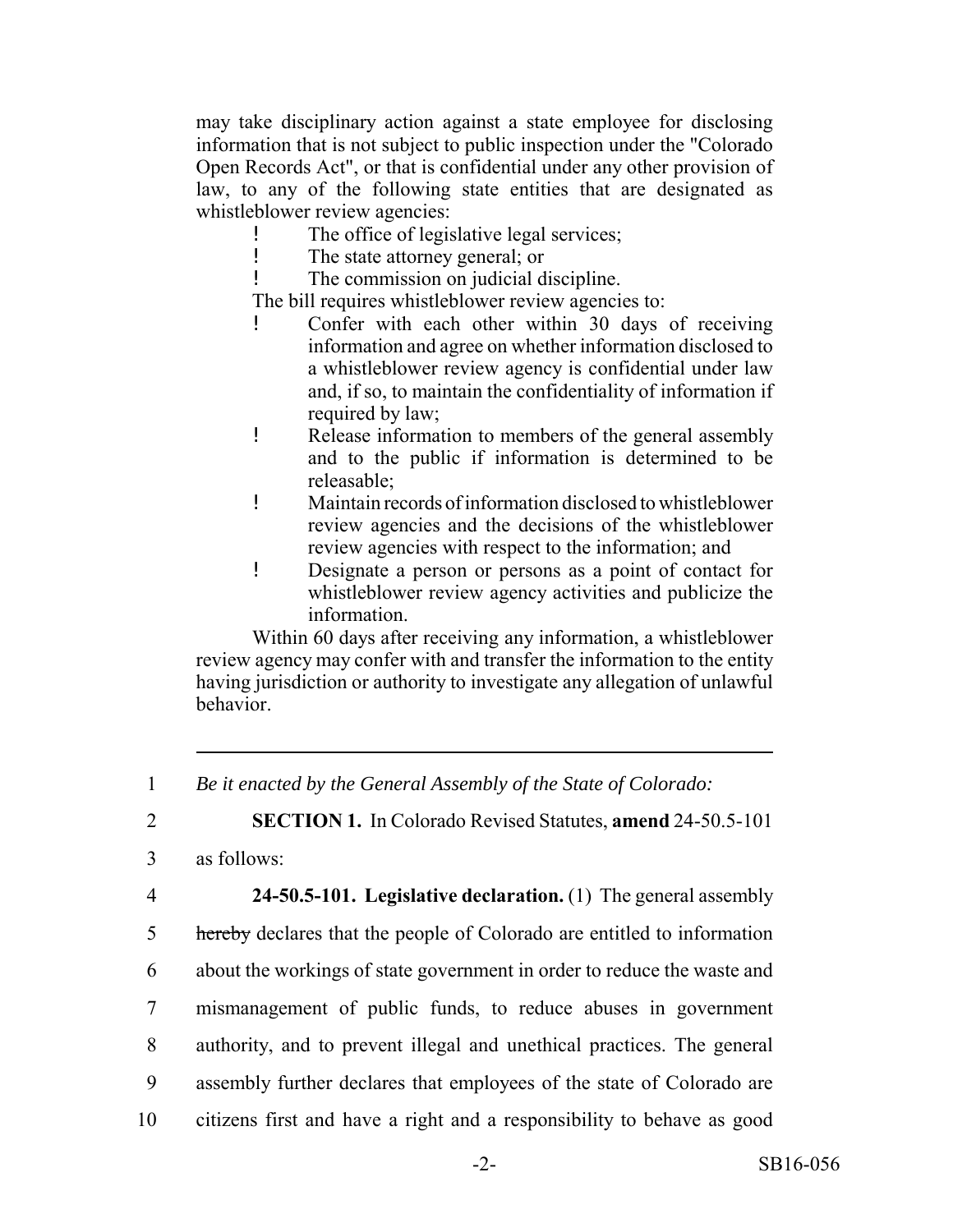citizens in our common efforts to provide sound management of governmental affairs. To help achieve these objectives, the general assembly declares that state employees should be encouraged to disclose information on actions of state agencies that are not in the public interest and that legislation is needed to ensure that any employee making such disclosures shall not be subject to disciplinary measures or harassment by any public official.

 (2) THE GENERAL ASSEMBLY FURTHER DECLARES THAT THE PURPOSE OF THE CREATION OF WHISTLEBLOWER REVIEW AGENCIES IN THIS ARTICLE IS TO PROVIDE A MECHANISM FOR DETERMINING WHETHER 11 INFORMATION ABOUT STATE OPERATIONS OR CONDUCT PROVIDED BY A STATE EMPLOYEE MAY BE MADE PUBLIC BY A STATE EMPLOYEE WHISTLEBLOWER, EITHER TO MEMBERS OF THE GENERAL ASSEMBLY OR ULTIMATELY TO THE PUBLIC, WHILE PROTECTING THAT STATE EMPLOYEE FROM PUNITIVE ACTION AND WHILE MAINTAINING THE CONFIDENTIAL NATURE OF INFORMATION WHERE REQUIRED BY LAW.

 **SECTION 2.** In Colorado Revised Statutes, 24-50.5-102, **add** (6) as follows:

 **24-50.5-102. Definitions.** As used in this article, unless the context otherwise requires:

 (6) "WHISTLEBLOWER REVIEW AGENCY" MEANS THE OFFICE OF 22 LEGISLATIVE LEGAL SERVICES UNDER PART 5 OF ARTICLE 3 OF TITLE 2, 23 C.R.S., THE STATE ATTORNEY GENERAL UNDER ARTICLE 31 OF THIS TITLE, OR THE COMMISSION ON JUDICIAL DISCIPLINE UNDER SECTION 23 OF ARTICLE VI OF THE STATE CONSTITUTION.

 **SECTION 3.** In Colorado Revised Statutes, **amend** 24-50.5-103 as follows: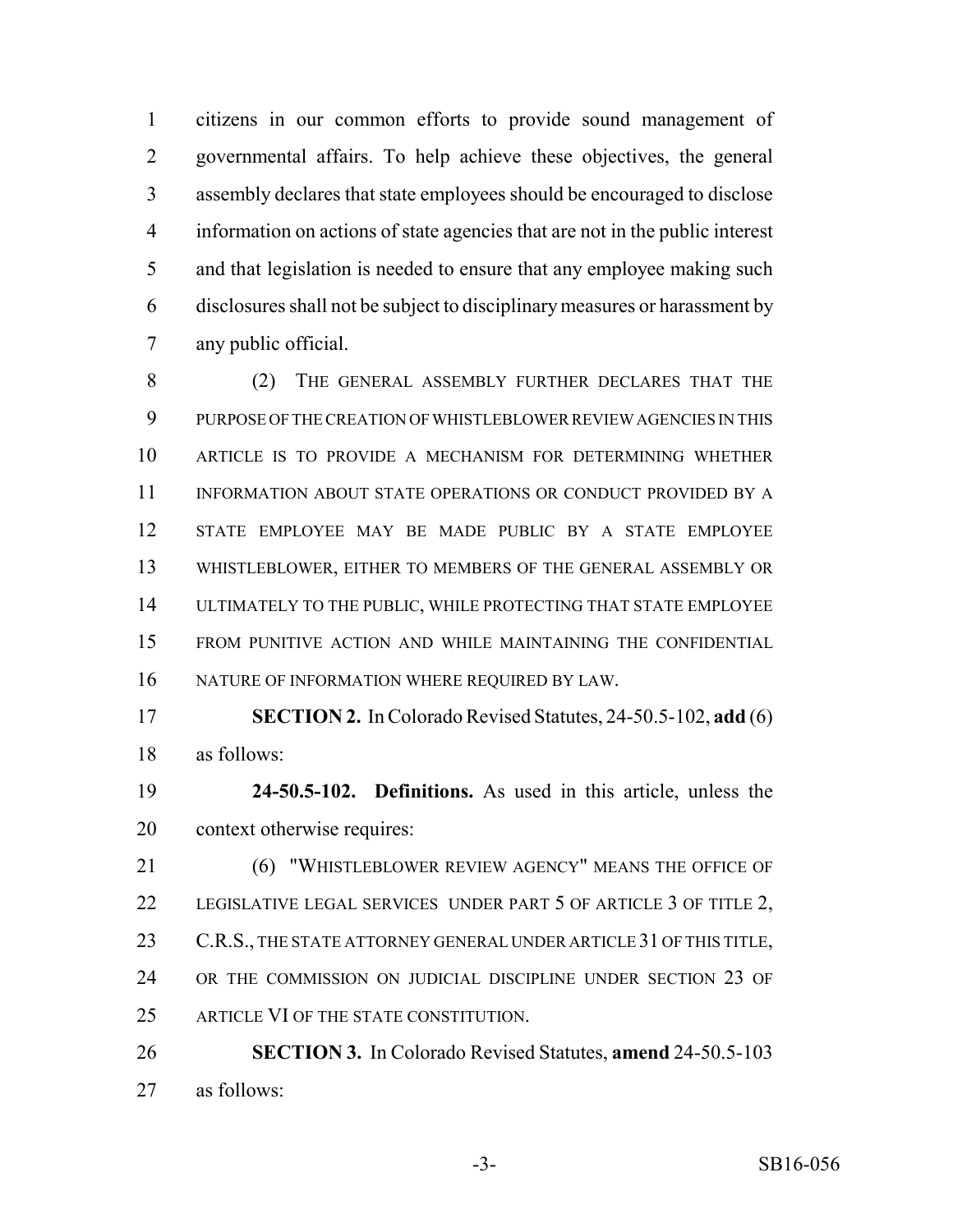**24-50.5-103. Retaliation prohibited.** (1) Except as provided in 2 subsection (2) of this section,  $\theta$  and appointing authority or supervisor shall NOT initiate or administer any disciplinary action against an employee on account of the employee's disclosure of information. This 5 section shall SUBSECTION (1) DOES not apply to AN EMPLOYEE WHO DISCLOSES:

 (a) An employee who discloses Information that he OR SHE knows to be false or who discloses information with disregard for the truth or 9 falsity thereof OF THE INFORMATION;

 (b) An employee who discloses Information from public records which THAT are closed to public inspection pursuant to section 24-72-204; OR

13 (c) An employee who discloses Information which THAT is confidential under any other provision of law.

 (2) It shall be the obligation of An employee who wishes to disclose information under the protection of this article IS OBLIGATED to make a good-faith effort to provide to his OR HER supervisor or appointing authority or member of the general assembly the information to be disclosed prior to the time of its disclosure.

20 (3) PARAGRAPHS (b) AND (c) OF SUBSECTION (1) OF THIS SECTION 21 DO NOT APPLY TO AN EMPLOYEE WHO DISCLOSES INFORMATION TO A 22 WHISTLEBLOWER REVIEW AGENCY.

 (4) (a) UPON RECEIPT OF ANY INFORMATION DISCLOSED UNDER 24 SUBSECTION (3) OF THIS SECTION THAT MAY BE CONFIDENTIAL UNDER LAW, A WHISTLEBLOWER REVIEW AGENCY, WITHIN THIRTY DAYS AFTER RECEIVING THE INFORMATION, SHALL CONSULT WITH EACH OF THE OTHER WHISTLEBLOWER REVIEW AGENCIES AND MAKE A JOINT DETERMINATION,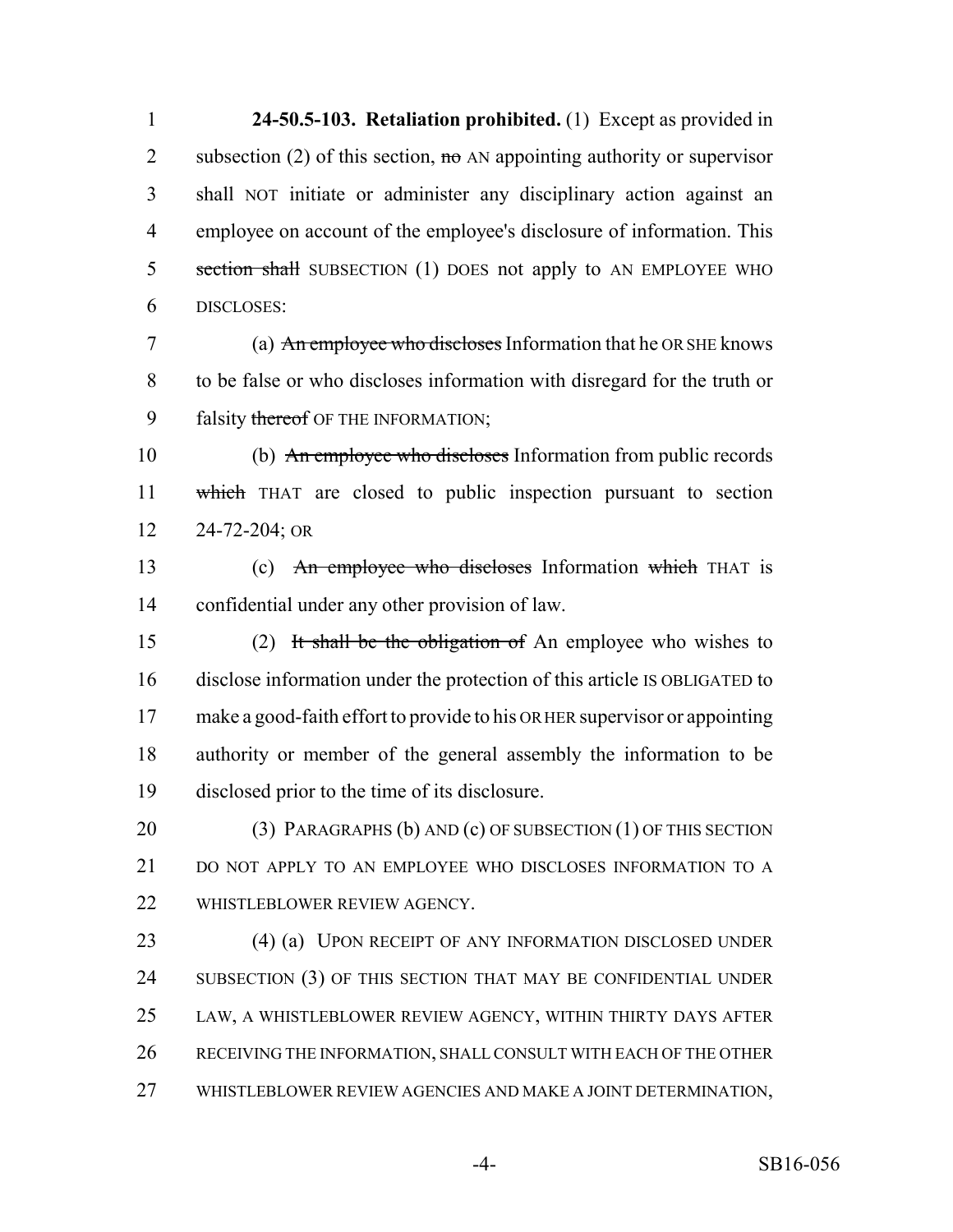DOCUMENTED IN WRITING, AS TO WHETHER THE INFORMATION IS CONFIDENTIAL UNDER LAW. EACH WHISTLEBLOWER REVIEW AGENCY SHALL MAINTAIN THE CONFIDENTIAL NATURE OF ANY INFORMATION DETERMINED TO BE CONFIDENTIAL UNDER LAW.

 (b) WITHIN SIXTY DAYS AFTER RECEIVING ANY INFORMATION UNDER SUBSECTION (3) OF THIS SECTION, A WHISTLEBLOWER REVIEW AGENCY MAY CONFER WITH AND TRANSFER THE INFORMATION TO THE ENTITY HAVING JURISDICTION OR AUTHORITY TO INVESTIGATE ANY ALLEGATION OF UNLAWFUL BEHAVIOR.

 (c) IF A WHISTLEBLOWER REVIEW AGENCY DETERMINES THAT THE 11 INFORMATION OR A PORTION OF THE INFORMATION RECEIVED IS NOT PROHIBITED FROM DISCLOSURE UNDER SECTION 24-72-204 OR IS NOT OTHERWISE CONFIDENTIAL UNDER ANY OTHER PROVISION OF LAW, THAT INFORMATION MAY BE RELEASED TO THE GENERAL ASSEMBLY OR THE PUBLIC UPON REQUEST. EACH WHISTLEBLOWER REVIEW AGENCY SHALL MAINTAIN RECORDS OF INFORMATION DISCLOSED TO THE WHISTLEBLOWER REVIEW AGENCY UNDER SUBSECTION (3) OF THIS SECTION, AND THE ACTION OF THE WHISTLEBLOWER REVIEW AGENCY WITH RESPECT TO EACH DISCLOSURE UNDER SUBSECTION (3) OF THIS SECTION.

 (5) EACH WHISTLEBLOWER REVIEW AGENCY SHALL DESIGNATE A PERSON OR PERSONS AS A POINT OF CONTACT FOR FUNCTIONS UNDER THIS SECTION AND SHALL MAKE THE CONTACT INFORMATION FOR THAT PERSON OR THOSE PERSONS PUBLIC ON THE WEBSITE OF THE WHISTLEBLOWER REVIEW AGENCY AND BY ANY OTHER APPROPRIATE MEANS.

 **SECTION 4. Effective date - applicability.** This act takes effect upon passage and applies to any information disclosed by a state employee to a whistleblower review agency on or after said date.